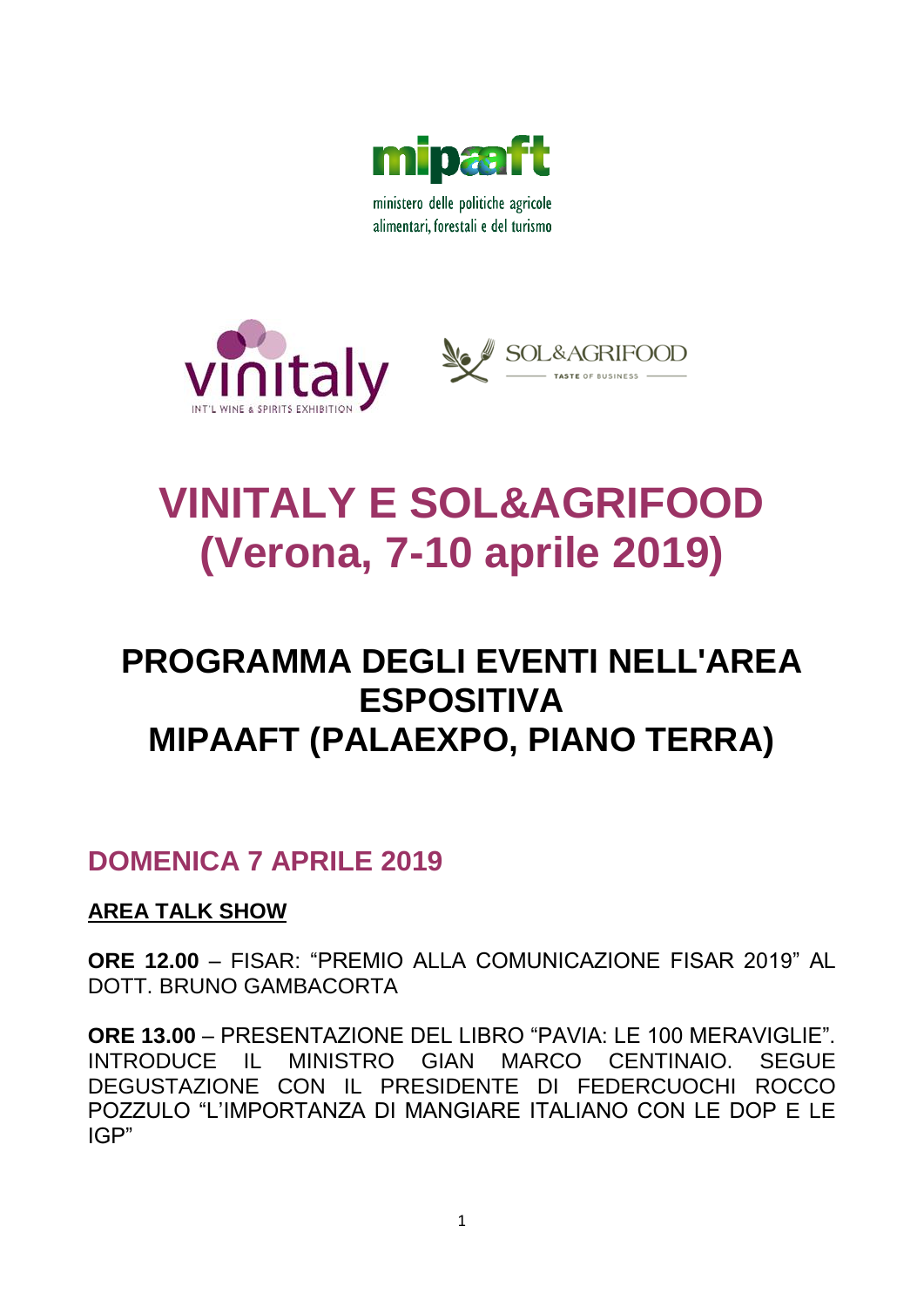**ORE 14.00** – JOE BASTIANICH PRESENTA I VINI DELL'AZ. AGR. BASTIANICH: VESPA BIANCO I.G.T. VENEZIA GIULIA, ARAGONE D.O.C MAREMMA TOSCANA, FRIULANO D.O.C. FRIULI COLLI ORIENTALI, D.O.C.G. MORELLINO DI SCANSANO "I PERAZZI"

**ORE 15.00** – GERRY SCOTTI PRESENTA IL PINOT NERO DELL'OLTREPÒ PAVESE

**ORE 16.00** – CHEF ALESSANDRO CIRCIELLO "LA SALUTE VIEN MANGIANDO…"

### **SALA CONFERENZE**

**ORE 14.00** – LA FILIERA DEL VINO ITALIANA: "CONVERSAZIONE CON LE ORGANIZZAZIONI DELLA FILIERA VITIVINICOLA"

### **AREA DEGUSTAZIONE**

**ORE 12.00** – FIS: IL MONTEPULCIANO D'ABRUZZO "VILLA GEMMA" DI MASCIARELLI IN QUATTRO VENDEMMIE

**ORE 14.00** – FIS: VERTICALE STORICA DI AMARONE CANTINA ZENATO

**ORE 15.30** – L'AZ. AGR. CALABRETTA (SAN SEVERO – FG) PRESENTA I VINI SPUMANTI D'AMICO

### **LUNEDÌ 8 APRILE 2019**

#### **AREA TALK SHOW**

**ORE 11.00** – IL SANNIO FALANGHINA "CITTÀ EUROPEA DEL VINO 2019"

**ORE 12.00** – CANTINA PRODUTTORI CORMÒNS PRESENTA IL "VINO DELLA SOLIDARIETÀ"

**ORE 13.00** – LIVE COOKING BMTI CON LO CHEF CARLO BRESCIANI E IL MAITRE-SOMMELIER ALESSANDRO SCORSONE "DAL PESCE AZZURRO AI PRODOTTI DOP E IGP"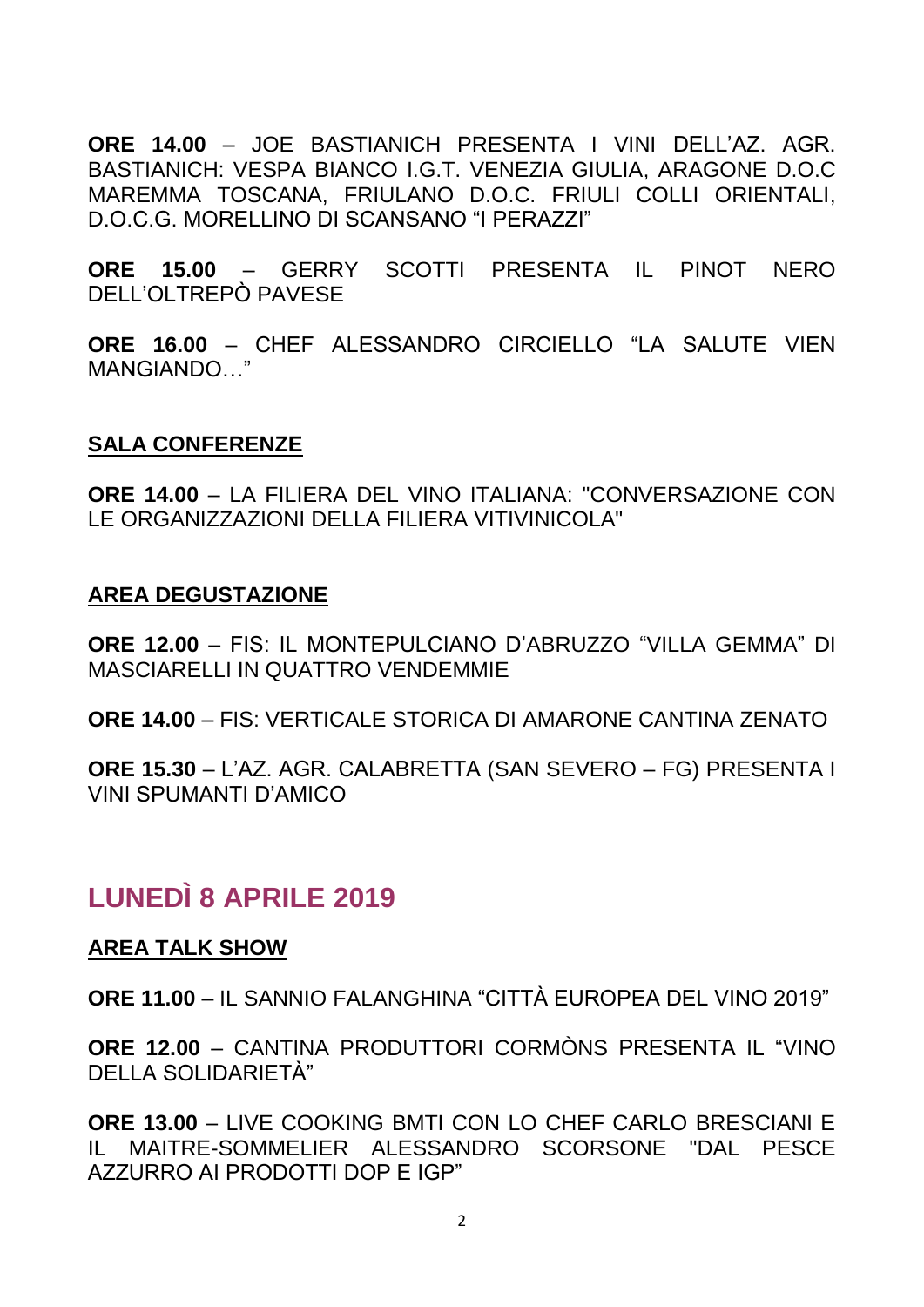**ORE 13.30** – MICHELE PLACIDO PRESENTA I PRODOTTI DELLA CANTINA PLACIDO VOLPONE "LA SUA STORIA E LA SUA PASSIONE PER IL VINO"

**ORE 14.30** – CERIMONIA DI PREMIAZIONE DEL 5° CONCORSO ENOLOGICO ISTITUTI AGRARI D'ITALIA. IL SOTTOSEGRETARIO ALESSANDRA PESCE PREMIA LE CLASSI VINCITRICI DELLA COMPETIZIONE ORGANIZZATA DA MIPAAFT, MIUR, CREA E RE.N.IS.A.

**ORE 16.00** – CREA: "GUSTO DIVINO" IL MONDO DEL VINO AL FEMMINILE (MA NON SOLO) SI CONFRONTA (E DEGUSTA) CON IL SOTTOSEGRETARIO ALESSANDRA PESCE, IN COLLABORAZIONE CON LE DONNE DEL VINO

### **SALA CONFERENZE**

**ORE 10.30** - RETE RURALE NAZIONALE 2014-2020 "LA POLITICA PER IL VINO POST 2020: DAL PROGRAMMA DI SOSTEGNO AL PIANO STRATEGICO. OPPORTUNITÀ E IMPLICAZIONI" – WORKSHOP E TAVOLA ROTONDA CON RAPPRESENTANTI DI MIPAAFT, ISMEA, CREA, FILIERA DEL VINO ITALIANA, UNIVERSITÀ

**ORE 12.00** – RETE RURALE NAZIONALE 2014-2020 "IL SETTORE OLIVICOLO-OLEARIO NELLA PAC POST 2020. PROSPETTIVE E OPPORTUNITÀ" - WORKSHOP E TAVOLA ROTONDA CON RAPPRESENTANTI DI MIPAAFT, ISMEA, CREA, ASSOCIAZIONI DI SETTORE, UNIVERSITÀ. SEGUE DEGUSTAZIONE DI VINI PUGLIESI A CURA DEL CREA, CENTRO DI RICERCA VITICOLTURA E ENOLOGIA (AREA DEGUSTAZIONE BIS)

**ORE 14.00** – AGEA PRESENTA "IL SIAN A SUPPORTO DEL MADE IN ITALY" - SEMINARIO TECNICO

**ORE 15.00** – AGEA PRESENTA "LO SCHEDARIO GRAFICO, VITICOLO, OLEICOLO, FRUTTICOLO" - SEMINARIO TECNICO

**ORE 16.00** – AGEA PRESENTA "LE MODALITÀ DI RENDICONTAZIONE E LE PROCEDURE DI CONTROLLO DEI PROGRAMMI DI PROMOZIONE VINO NEI PAESI TERZI – CAMPAGNA 2018/2019" - SEMINARIO **TECNICO**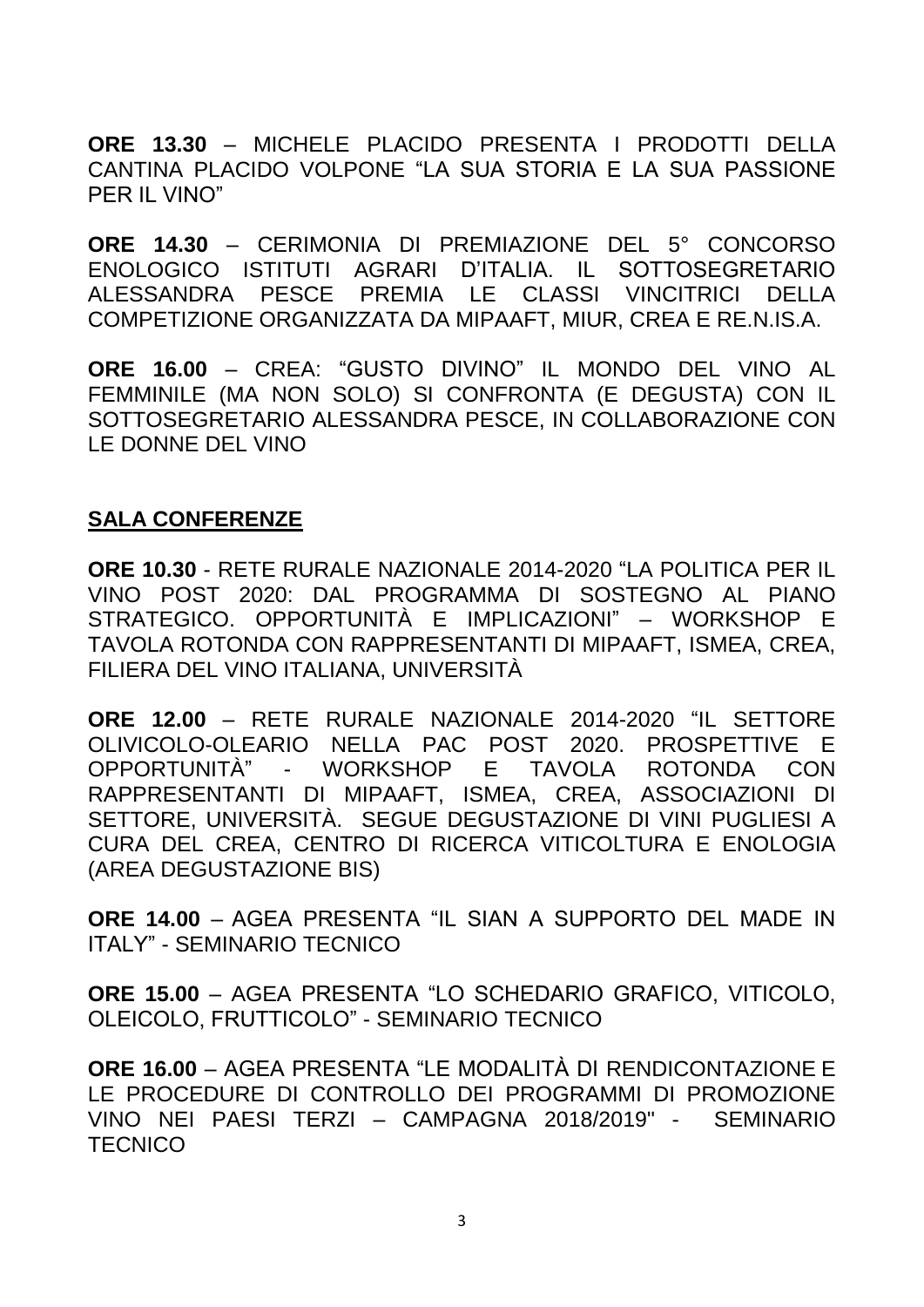### **AREA DEGUSTAZIONE**

**ORE 10.30** – FIS: IL PINOT NERO DELL'OLTREPÒ PAVESE DI FABIANO GIORGI, QUATTRO ETICHETTE PIÙ RAPPRESENTATIVE

**ORE 12.00** – FIS: FURORE COSTA D'AMALFI, QUATTRO ANNATE DI FIORDUVA MARISA CUOMO

**ORE 13.00** – FISAR: "VINO, STORIA E TRADIZIONE" VILLA MATILDE I CUSTODI DELLA STORIA E GLI ARTEFICI DELLA RINASCITA DEL FALERNO, A CURA DI MARCO BARBETTI

**ORE 14.00** – FISAR PRESENTA I VINI DI "ROCCA BRETTIA", AZ. AGR. KAIROS45 (COSENZA)

**ORE 15.00** – FISAR: "VINO, STORIA E TRADIZIONE" LA SCOLCA, 100 ANNI DI GAVI E DI EMOZIONI, A CURA DI MARCO BARBETTI

**ORE 16.00** – FISAR: "VINO, STORIA E TRADIZIONE" LA CANTINA ORNELLAIA, TRA LE PIÙ ICONICHE AL MONDO, CON LA PARTECIPAZIONE DEL DIRETTORE DELLA CANTINA, L'ENOLOGO AXEL **HEINZ** 

### **MARTEDÌ 9 APRILE 2019**

### **AREA TALK SHOW**

**ORE 11.00** – MOVIMENTO TURISMO DEL VINO "ENOTURISMO: DAL DECRETO ALL'ESPERIENZA IN CANTINA" - PRESENTAZIONE DI CANTINE APERTE 2019. INTERVIENE IL MINISTRO GIAN MARCO **CENTINAIO** 

**ORE 12.00** – CONSORZIO CLUB DEL BUTTAFUOCO STORICO: PRESENTAZIONE DEI PACCHETTI TURISTICI

**ORE 13.00** - PRESENTAZIONE DEL DL SULL'ENOTURISMO. INTERVIENE IL PRESIDENTE LUCA ZAIA

**ORE 13.30** – FEDERCUOCHI PRESENTA "MANGIARE ITALIANO: CIBO SICURO E SOSTENIBILE PER LA SALUTE DEL NOSTRO TURISMO"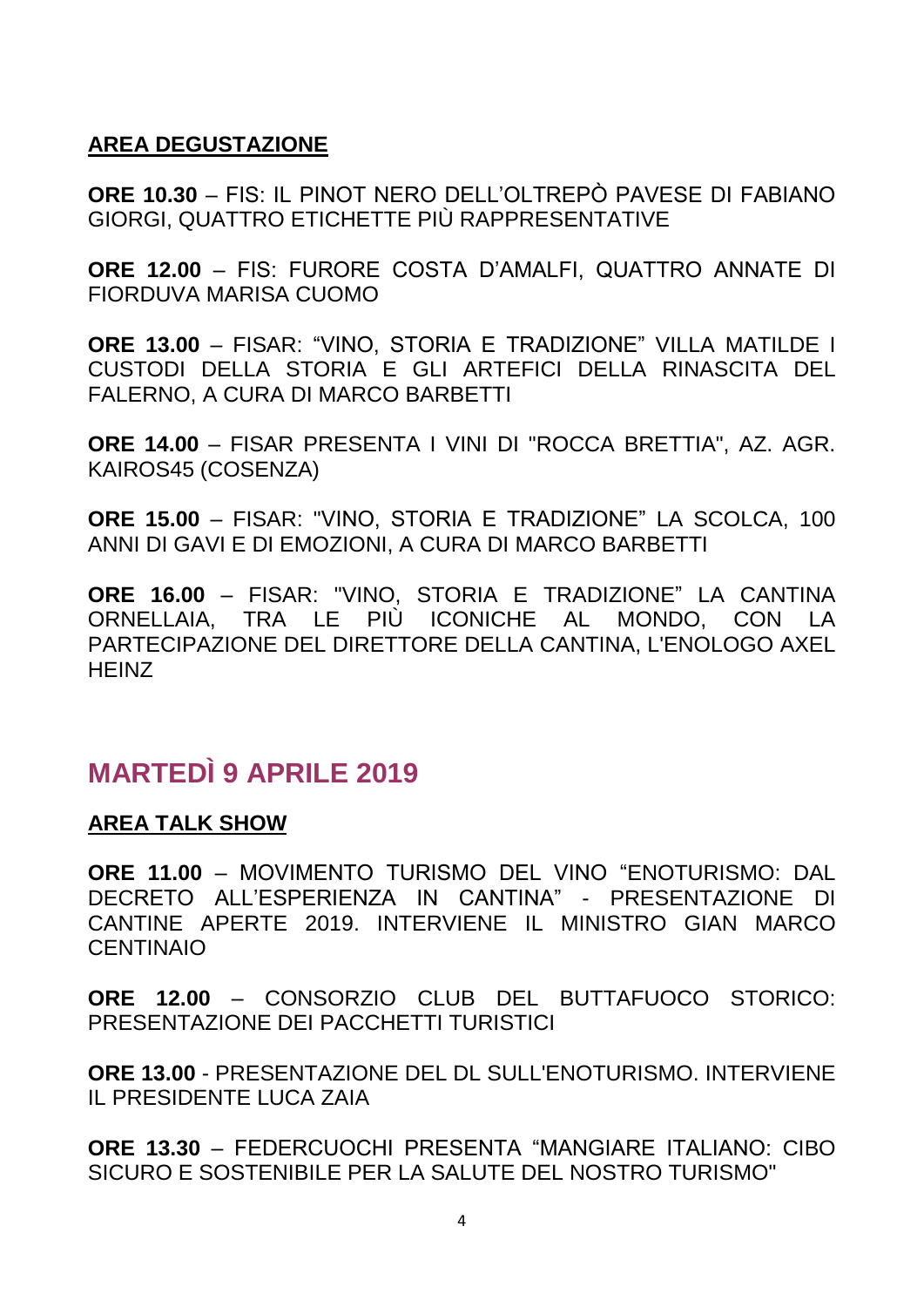**ORE 14.00** – AL BANO CARRISI PRESENTA I VINI DELL'AZ. VINICOLA AL BANO

**ORE 15.00** – CESARA BUONAMICI PRESENTA L'OLIO EVO BIO 100% ITALIANO DELL'AZ. AGR. BUONAMICI

**ORE 16.00** – FEDERCUOCHI PRESENTA "L'ECCELLENZA DEI CAMPIONI DELLA NAZIONALE ITALIANA CUOCHI MEDAGLIA D'ORO ALLA COPPA DEL MONDO DI CUCINA"

### **SALA CONFERENZE**

**ORE 11.00** – MIPAAFT: WORKSHOP "VARIETÀ RESISTENTI E IBRIDI – INFORMAZIONI PER L'USO"

**ORE 12.00** – ICQRF: "MENO BUROCRAZIA NEL VINO E CONTROLLI PIÙ EFFICACI"

**ORE 13.00** – CREA "SORSI DI RICERCA: LA BIODIVERSITÀ MICROBICA DAL VIGNETO ALLA CANTINA"

**ORE 14.00** – COORDINAMENTO NAZIONALE DELLE STRADE DEL VINO, OLIO E SAPORI D'ITALIA "NUOVI TURISMI E NUOVE STRADE: LA SFIDA DEI TERRITORI DEL VINO"

### **AREA DEGUSTAZIONE**

**ORE 11.00** – IL CONSORZIO DEL CIOCCOLATO DI MODICA IGP E IL POLIGRAFICO DELLO STATO, CSQA E QUALIVITA PRESENTANO L'APP TRUST YOUR FOOD. SEGUE DEGUSTAZIONE DI CIOCCOLATO ACCOMPAGNATA DA AMARONE

**ORE 12.00** – L'AZ. AGR. PISCIOTTA VINCENZA (CAMPOREALE – PA) PRESENTA I VINI "MARINO"

**ORE 13.00** – FIS: PRIMITIVO DI MANDURIA, ORIZZONTALE DI SEI ETICHETTE PRODOTTE DA GIANFRANCO FINO, VESPA VIGNAIOLI PER PASSIONE, VARVAGLIONE VIGNE E VINI, MORELLA, CONSORZIO PRODUTTORI VINI MANDURIA, TRULLO DI PEZZA.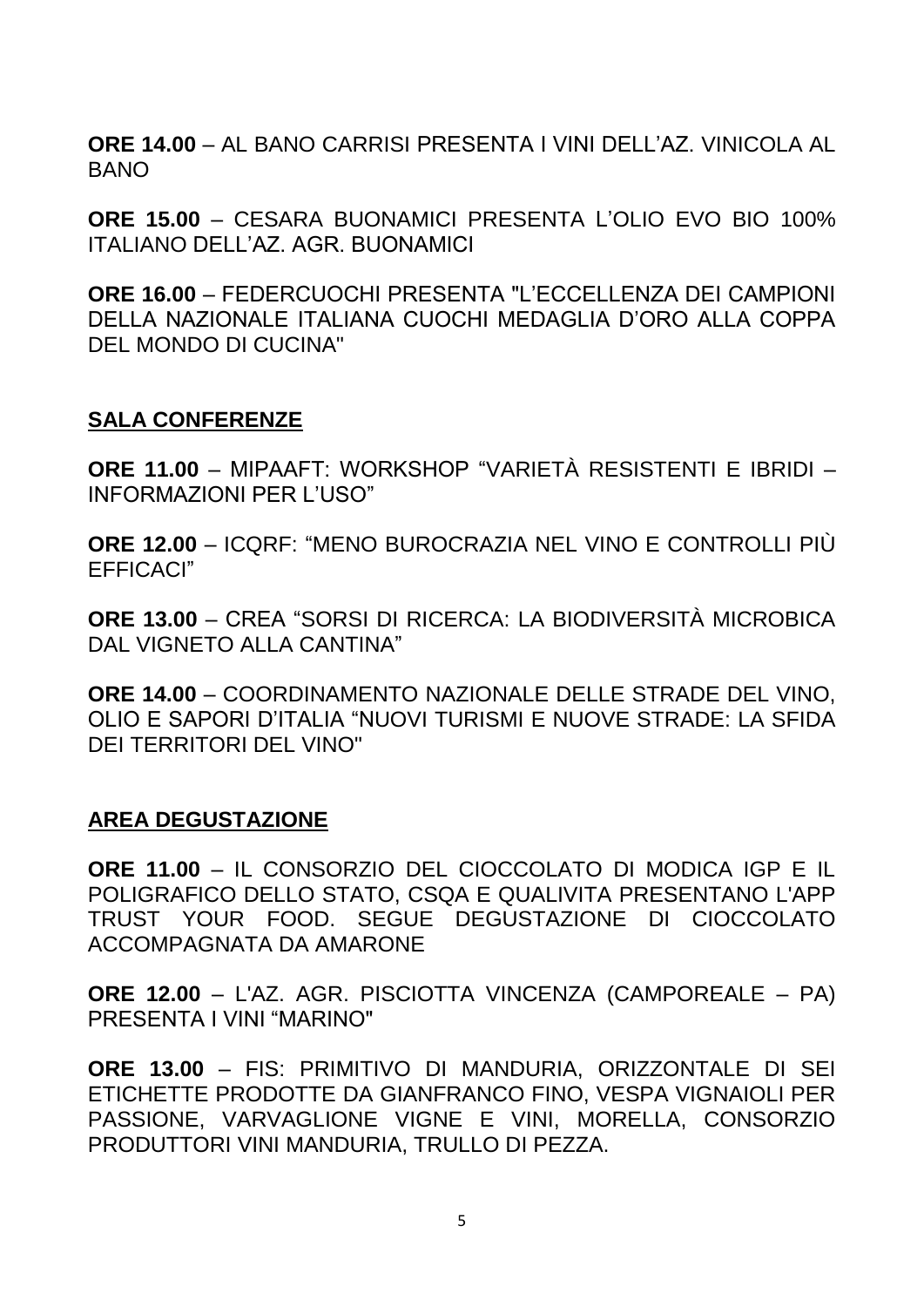**ORE 15.30** – IL CONSORZIO DEL CIOCCOLATO DI MODICA IGP E IL POLIGRAFICO DELLO STATO, CSQA E QUALIVITA PRESENTANO L'APP TRUST YOUR FOOD. SEGUE DEGUSTAZIONE DI CIOCCOLATO ACCOMPAGNATA DA MOSCATO DI NOTO

### **AREA DEGUSTAZIONE BIS**

**ORE 12.00** – CREA "SORSI DI RICERCA: LA SFIDA DELLA VITICOLTURA SOSTENIBILE". SEGUE DEGUSTAZIONE CON VERMOUTH SPERIMENTALE ALLA STEVIA A CURA DEL CREA, CENTRO DI RICERCA VITICOLTURA ED ENOLOGIA

### **MERCOLEDÌ 10 APRILE 2019**

### **AREA TALK SHOW**

**ORE 10.30** – I VIAGGI DI TELS: VACANZE STUDIO E STAGE LINGUISTICI IN INGHILTERRA, AMERICA E AUSTRALIA. PRESENTAZIONE DEL PROGETTO E APERITIVO

**ORE 12.00** - LIVE COOKING BMTI CON LO CHEF CARLO BRESCIANI "DAL PESCE AZZURRO AI PRODOTTI DOP E IGP"

**ORE 14.30** – PAYSAGE: CONVEGNO "WINE & LANDSCAPE ARCHITECTURE 3.0 – MEET & TALK"

### **SALA CONFERENZE**

**ORE 12.00** – OWNAIR PRESENTA LA PRIMA SERIE TELEVISIVA WINE RELATED "CELLARS" - FOCUS SU VINO E CANTINE IN CHIAVE **COMEDY** 

### **AREA DEGUSTAZIONE**

**ORE 12.00** – URBANI PRESENTA "DEGUSTAZIONI GUIDATE DI TARTUFI"